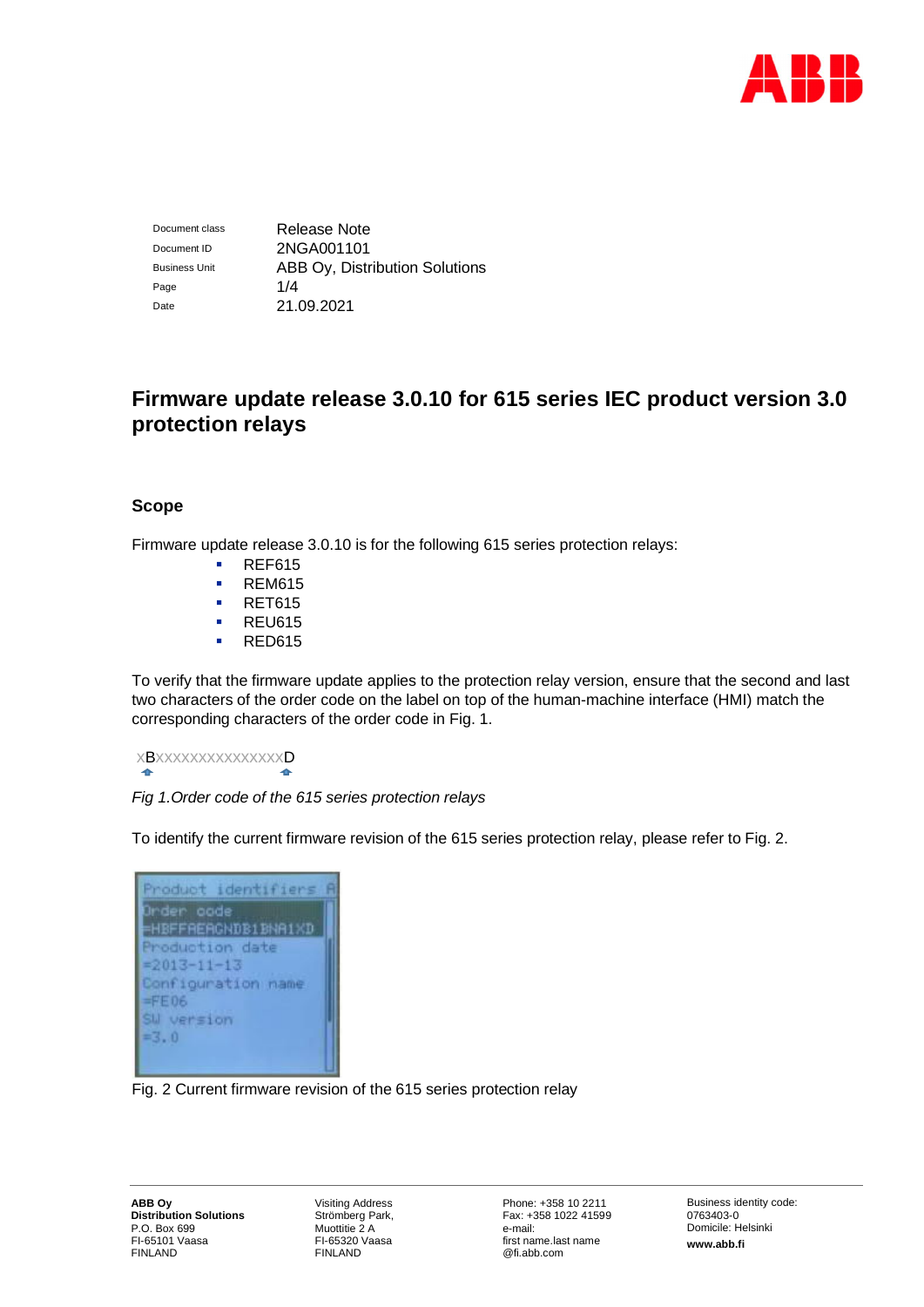

Page 2/4

Date 21.09.2021 Subject Firmware update release

# **Implemented usability improvement**

The firmware update release includes usability and operational improvement. The following improvements has been implemented:<sup>1</sup>

#### **Firmware update release 3.0.10:**

#### **Cyber Security**

- Cyber Security improvements to the "Ripple20" vulnerability in TCP/IP communication stack for normal product usage conditions. Following vulnerabilities (CVE, Common Vulnerabilities and Exposures) has been identified in the product and fixed by the update:
	- CVE-2020-11907
	- CVE-2020-11909
	- CVE-2020-11910
	- CVE-2020-11911
	- CVE-2020-11912

*Note! Some of the security scanners might still report existence of Ripple20 vulnerability after the update. This is a false positive, since the scanners indicate the presence of the IP stack, without being able to check the vulnerability and its fixes.*

#### **Communication**

**IMPROVEMENT SOM EXAM** Improvement to relay communication stack software to handle if IEC 61850 Edition 2 fixed length GOOSE messages is wrongly configured to the relay.

 $<sup>1</sup>$  The relay firmware update may also include some minor usability improvements not listed in this note.</sup>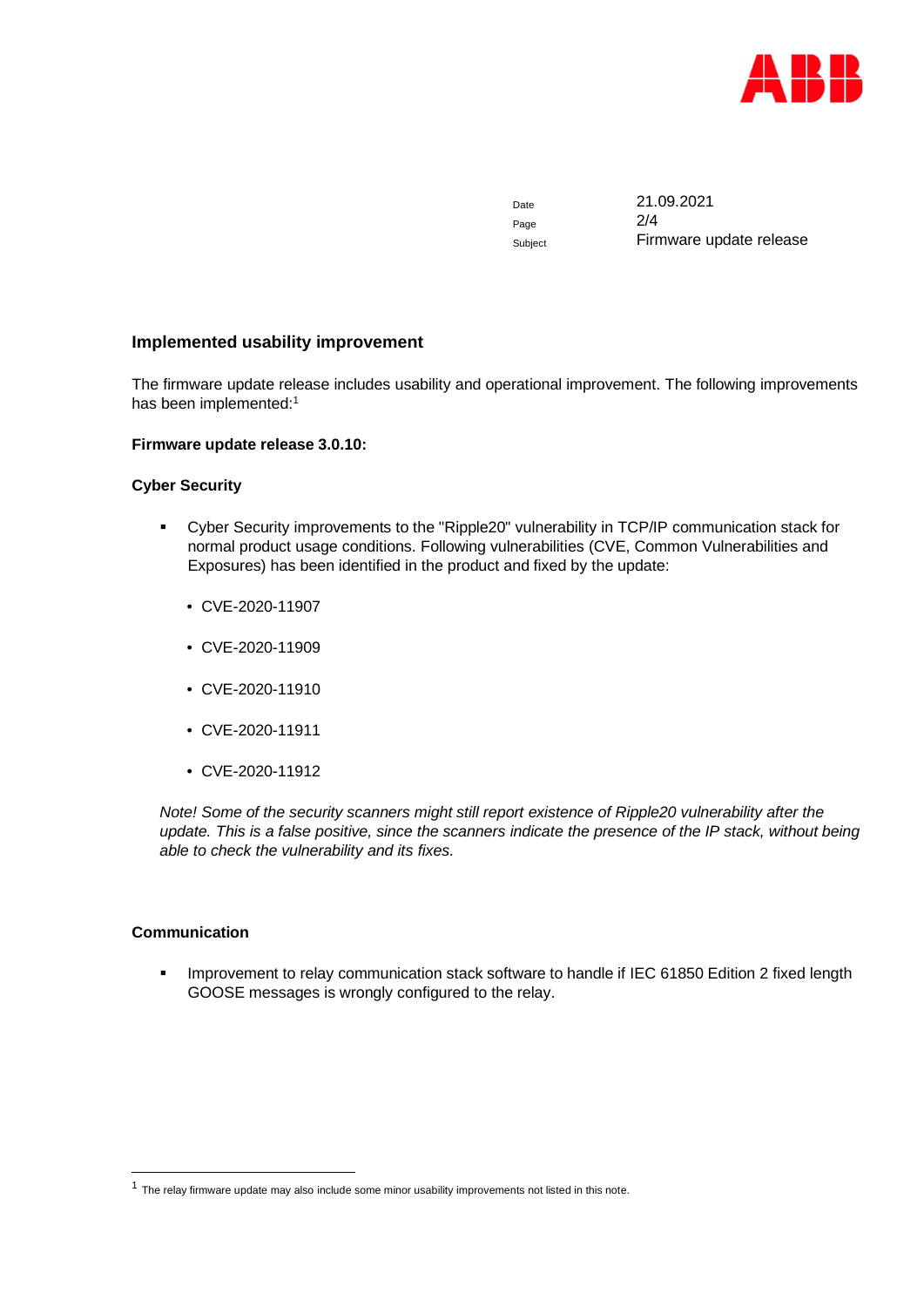

Page 3/4

Date 21.09.2021 Subject Firmware update release

# **Control**

**IMPROVEMENT KOVERGED FOR SYNCHROCHECK** function for preventing unexpected short-period reset of SYNC\_OK output. The reset could have be seen in very rare situations even when the synchronism conditions were fulfilled and voltages were aligned on both sides of the breaker.

## **Firmware update release 3.0.9:**

#### **HMI**

• The starting time of the front port communication of the local HMI has been improved after relay start-up.

#### **Protection**

- **The operation accuracy of the frequency protection functions FRPFRQx and LSHDPFRQx has** been improved in frequency rate-of-change operation mode.
- Stability of the frequency protection functions FRPFRQx and LSHDPFRQx has been improved for voltage phasor shift situations

## **Communication**

#### **All protocols**

- Unnecessary rebooting of the relay is prevented when a client (OPC server) has a wrong configuration and is connected to relay.
- Relay TPC communication stack behavior has been enhanced to avoid sending unnecessary arpmessages in case the number of connected communication clients to the relay exceeds the allowed five (5) communication clients.

## **Modbus**

 The function of User Defined Register (UDR) is improved when mapped to certain input signals, e.g. DCSXWI1 with the Modbus protocol.

## **Engineering**

 Onetime password (OTP) functionality has been added. This improvement provides a secure mechanism to access the protection relay in case ADMINISTRATOR password is lost.